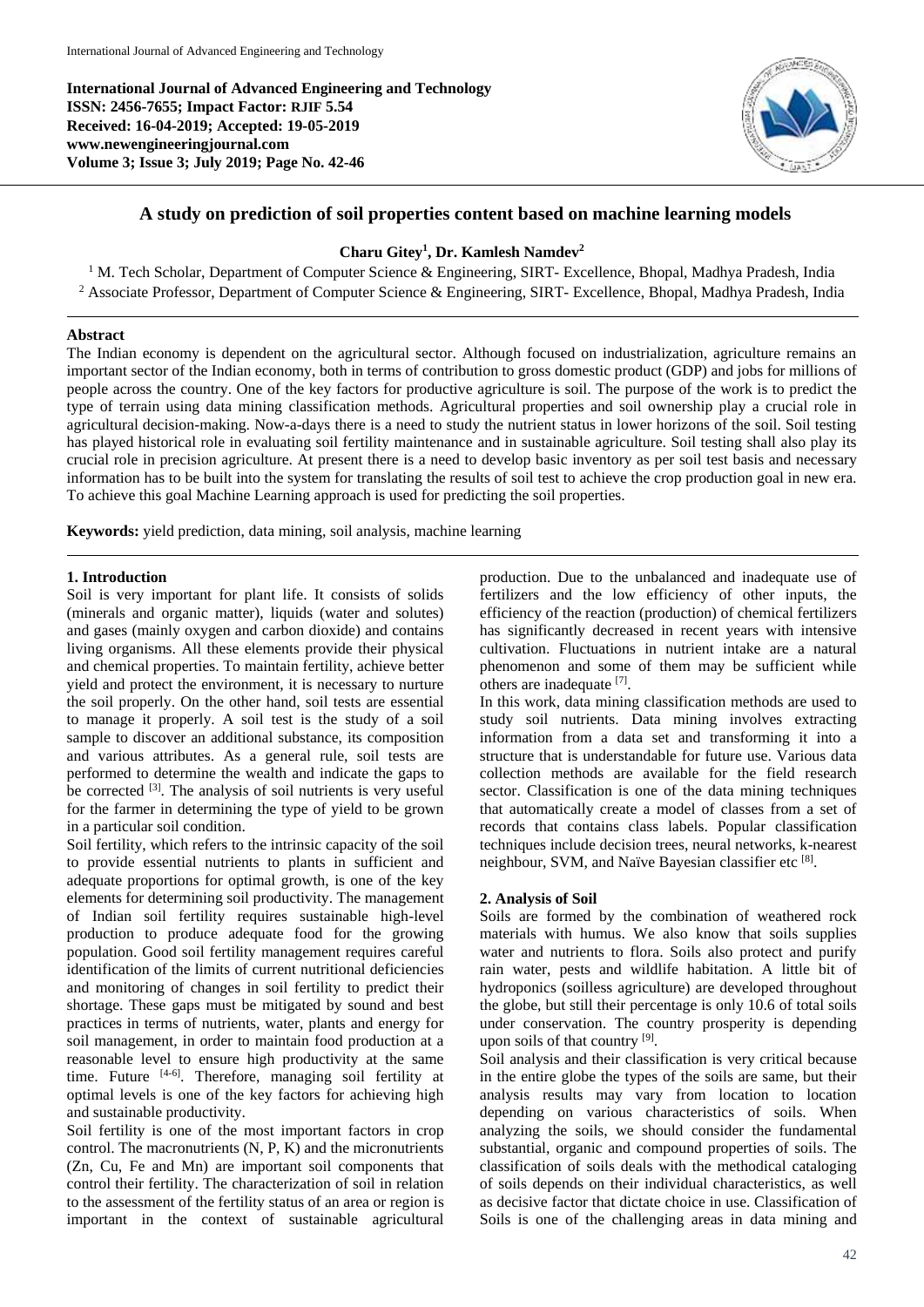machine learning, In classification of soils can be started from the viewpoint of soils as a matter and soil as a resource [10-12] .

# *A. Types of Soil*

The following are various types of soils in India.

**Alluvial Soils:** These soils are produced by the deposition of sediments carried by rivers. These soils are highly loaded with humus and very much productive. They are found in Great Northern plain, lower valleys of Narmada and Tapti and Northern Gujarat. These soils are transformed year by year.

**Black Soils:** The basic material of black soils volcanic rocks and lava-flow. These soils are spread over Deccan Lava Tract which includes parts of Maharashtra, Chhattisgarh, Madhya Pradesh, Gujarat, Andhra Pradesh and Tamil Nadu. These soils have huge amount of clay, it may be more than 62%. These soils have chemical composition of alumina, iron oxide, magnesium carbonates and lime and also Potash but are short of in Phosphorus, Nitrogen and Organic matter. **Red Soils:** The color of these soils is due to heavy presentation of iron oxide. Acidic content in these soils are high, and phosphates and nitrogen is less. These soils are unable to retain moisture and water. These soils are formed due to slow breaking of metamorphic rocks and crystalline. They spread over the whole of Tamil Nadu, Andhra Pradesh, Chhattisgarh, Karnataka, Maharashtra and parts of Orissa.

Literate Soils: These soils are formed where heavy temperatures and heavy rainfalls occurred alternatively, normally these soils are final creation of weather. These soils contain good composition of bauxite or ferric oxides and less composition of potash and nitrogen. These are spread around in Kerala, Tamil Nadu, Maharashtra, Chhattisgarh and hilly areas of Orissa and Assam.

**Mountain Soils:** These soils are formed at hill slopes by gathering of organic matter derived from forest and woodlands. They are found in Himalayan region and also appeared in other regions according to altitude. These soils characteristics are based on climate, ground configuration and on parent rocks.

**Desert Soils:** In the desert regions of Rajasthan, soils don't seem to be well developed. As evaporation is in way over rain, the soil includes a high salt, alkaline content. The nature of the soil present in these areas are sandy and contains less organic components.

## **3. Properties of Soil**

Soil may be an important element of the earth system, functioning not just for the assembly of food, fodder and fiber however additionally within the maintenance of native, regional and global environmental quality.

Soil fertility that refers to the inherent capability of a soil to produce essential nutrients to plants in adequate and right proportion for optimum growth, is one in all the key parts to see soil productivity. Management of the fertility of Indian soils demands for sustainable production at a high level to produce adequate food to feed its burgeoning population. Proper management of soil fertility requires careful determination of the limits of current nutritional deficiencies and monitoring of changes in soil fertility to predict soil nutrient deficiency. Solid, proven nutrient, water, plant and soil management solutions need to be addressed to maintain food production at a reasonable level to ensure high productivity in the future [13-15]. Therefore, managing soil fertility for optimal nutrient management is one of the key factors for high and sustainable productivity.

Soil fertility is one of the important factors influencing crops. Macronutrients (N, P, K) and micronutrients (Zn, Cu, Fe and Mn) are important soil elements that affect fertility. The characterization of soil in relation to the assessment of the fertility status of an area or region is important in the context of sustainable agricultural production. Due to the unbalanced and inadequate use of fertilizers and the low efficiency of other raw materials, the efficiency of the reaction (nutritional value) of chemical fertilizers has significantly decreased in recent years with intensive cultivation. Variation in nutrient intake is a natural phenomenon and some may be sufficient if there are other deficiencies [16].

Nitrogen being an essential constituent of protein is a vitally important plant nutrient. Nitrogen is one of the 17 essential plant nutrients indispensable for growth and development of crop plants. According to Katyal (2016), currently N deficiency affected 99% of the soils and crops grown on them invariably show deficiency symptoms in almost all the fields where it is not applied. An adequate supply of nitrogen is generally associated with vigrous vegetative growth of plants and deep green colour of leaves, as it is a constituent of chlorophyll as well as DNA and RNA.

Phosphorus stands next in importance among the essential nutrients and the soils of the region are low in P content. Phosphorus, amongst NPK can be called "The master key" with respect to the yield and quality of crops. It is useful for the absorption of different nutrients as the most prominent effect of P has been observed on the root system of plants as it promotes the formation of lateral and fibrous roots and a constitute of ATP and ADP, the energy supplying sources of plant.

Potassium is essential for various metabolic activities of living cell, transformation of carbohydrates, reduction of nitrates, synthesis of protein and normal meristematic activities where it acts as a catalyst or as a co-factor in enzymatic reaction of living cells. It has been suggested that potassium may also affect photosynthesis maintenance of turgor in plant cells as well as formation of oil and imparting disease and insect resistance. Its negligence in use has provoked widening of its deficiency in soils across length and breadth of the country. Laha *et al*. (2003) have also confirmed depletion of soil reserves [20-25] .

Sulphur (S) has been recognized as the fourth important plant nutrient after nitrogen (N), phosphorus (P) and potassium (K). It is one of the essential elements for plant growth and activated many enzymes which are involved in photosynthesis and nitrogen fixation are attributed to the type of sulphur linkage present. Sulphur has been found to help the synthesis of amino acid and hence increase protein content of plants, boosts the oil content. Heavy removal of sulphur by high yielding varieties particularly oil seed crops, intensive cropping with high S requiring crops and losses of sulphur from soil through leaching and erosion causes sulphur deficiency in soil. It is also becoming deficient in soil due to continuous use of sulphur free fertilizers. The deficiency of S in general causes accumulation of nitrates and amides in plants failed to utilize N, entire plant becomes yellow, growth is stunted and spindly [26].

Indian soils are generally not very fertile because they are continuously impoverished in finite nutrients due to their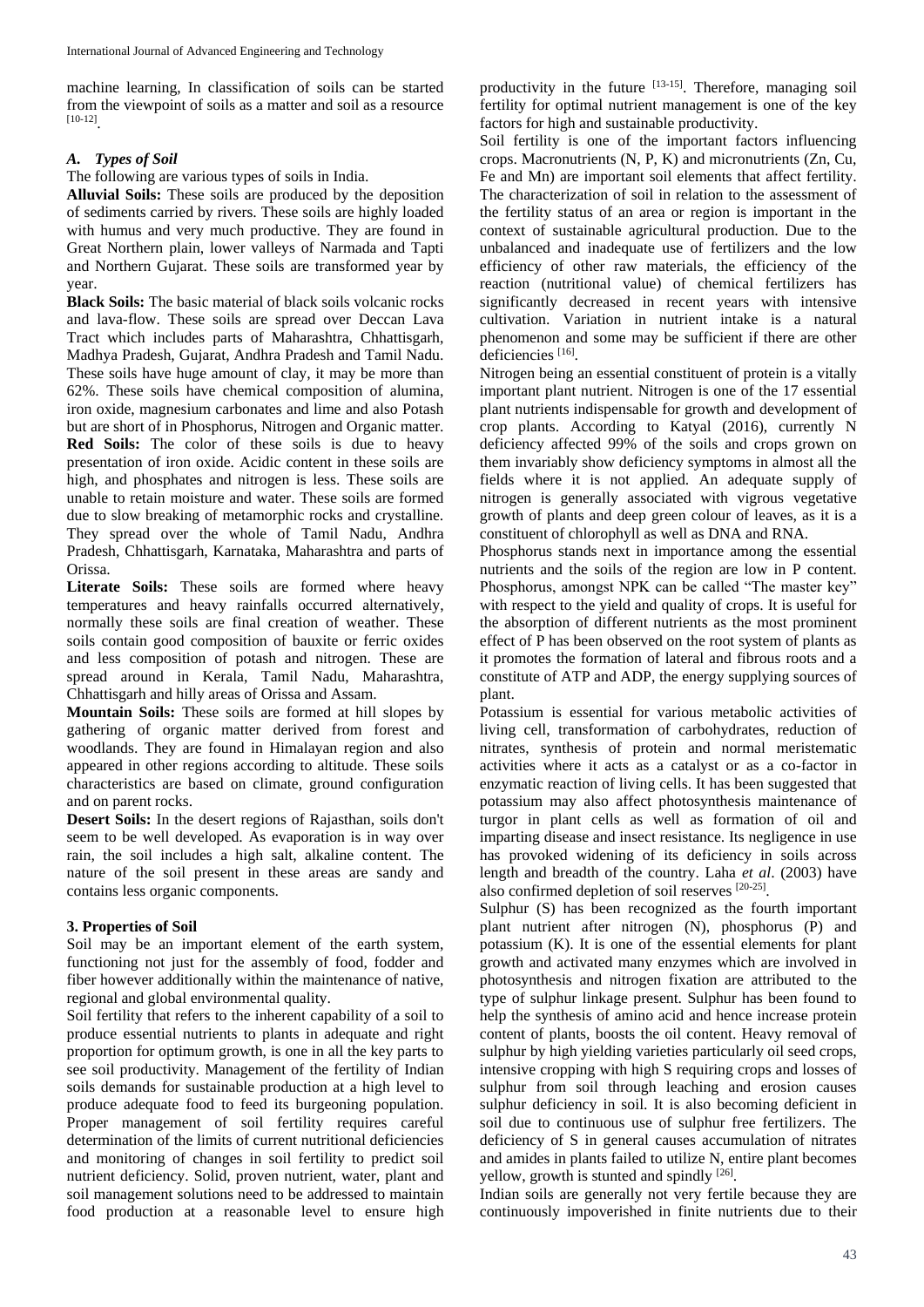endless cultivation for centuries without a continuous substitution of nutrients. The soil analysis summaries indicate that 98% of the Indian land in the P available has a medium-low value and 60% of the land in K is from low to medium, while N is still generally insufficient. In the last fifteen years, in an intensive production system, there has been a phenomenal increase in sulfur deficiency using sulfur-free sulfur-free fertilizers.

Performance losses have been reported, even if the NPK fertilizer is used consistently. The decrease in yield is usually due to the lack of secondary nutrients and micronutrients. According to Rattan *et al*. (2009), more than 2.5 lakh soil samples were analyzed as part of a global micronutrient research project in India in 20 states in the country. It was found that samples 49, 33, 13 and 7% of the zinc, boron - samples had an iron or molybdenum deficiency. In Madhya Pradesh, zinc deficiency was observed in about 58% of soil samples, and in some states and crops, deficiencies in B and Mo also limit plant production [27].

Intensive cultivated land is depleted of available nutrients, in particular secondary nutrients and micronutrients. Therefore, an assessment must be made of the fertility status of intensively cultivated land with high yield crops. After the soil is detected, samples of composite soil are usually collected in fields without geographical references. The results of these soil tests are not useful for site specific recommendations and subsequent monitoring. The available nutritional status of a soil using a global positioning system (GPS) helps to formulate site-specific recommendations for balanced fertilizers and to temporarily and temporarily understand soil fertility status [28].

#### **4. Related Work**

India is an emerging economic power with vast human and natural resources, and a huge knowledge base. Ensuring food security is a key challenge facing our society. So to improve agricultural practices and the core of precision agriculture is to manage agricultural practices such as to accurately predicting responses of crop growth. Agriculture is the predominant occupation in India, accounting for about 52% of employment [1]. Agricultural soil quality includes the soil properties, particularly those related to organic matter such as N, C, pH, Mg Ca and K [2] and essential plant nutrients, K+, Ca2+, Mg2+ and NH4+ and detrimental elements, Na+, H+ and Al+3 [3]. Crop response to fertilization recommended micronutrient for plant growth are P, k, Mn, Zn and Cu<sup>[4]</sup>. The native productive capacity of soil is dependent on basic chemical and physical properties and predictions are possible  $[5, 6]$ . So the main aim is to analysis, adjustment, and establishment of crops growth factors and soil properties' parameters.

Bhuyar *et al*. [1] analyzed J48 classification algorithm in high accuracy for predict the soil fertility rate. In4 investigated the uses of various DM techniques for knowledge discovery in agriculture sector and introduced different exhibits for knowledge discovery in the form of Association Rules, Clustering, Classification and Correlation.

Suman et al. [4] proposed data mining techniques such as naïve bayes, k-nn and J48 for predicting soil fertility.

Ramesh *et al.* [5] predicted crop yield by using multiple linear regression technique. For this classification or prediction relationship among variables are analyzed. And

further k-mean clustering is used to cluster and classify data on the basis of rainfall variables.

Tsai et al. <sup>[6]</sup> analyzed the vegetative factors of landslides in the Shimen reservoir watershed in northern Taiwan. Decision tree, Bayesian Network data mining techniques and the non-linear approaches were implemented. Optimization based Bayesian Network approach was considered as better than non-linear.

Tittonell *et al*. [7] analyzed the virtual significance of soil fertility and the crop management factors to predict the maize yields and in determining the yield variability and the gap between farmers. Classification and regression tree analysis was used to predict the result.

Bindraban et al. <sup>[8]</sup> investigated two comprehensive methods to calculate the production related yield gap and a soil fertility related nutrient balance. The methodology allows knowledge from micro-scale to higher-scale levels and determines land quality.

Gholap et al. <sup>[9]</sup> predicted soil attributes and analyzed soil data using classification techniques. Soil properties such as pH value, Electrical Conductivity (EC), Potassium, Iron, Copper, etc. were classified using classification algorithms like Naïve Bayes, J48 and JRip. Among the algorithms, J48 was considered as simple classifier and produced better result.

Majumdar et al. <sup>[10]</sup> prosed a crop production technique that find the optimal parameters that gives minimum error with maximum crop production prediction. For this PAM, CLARA, DBSCAN and Multiple Linear Regression are used for classification. For that climatic condition, crop yield are analysed.

Shruti Kulkarni et al. <a>[11]</a> designed a data-driven model that learns by historic soil as well as rainfall data to analyze and predict crop yield over seasons in several districts, has been developed. For this study, a particular crop, Rice is considered. The designed hybrid neural network model identifies optimal combinations of soil parameters and blends it with the rainfall pattern in a selected region to evolve the expectable crop yield.

B. P. Ganasri et al. <sup>[12]</sup> proposed a data mining techniques that uses physical and water properties of areas present in Netravati river basin in Karnataka State, India. For prediction of soil properties neural network based on Radial Basis Function (RBF) are used and error estimated was 1.084%, 1.09%.

Sulaxana et al. [13] designed a soil sensor and analyze the errors in the prediction of a soil nutrient. The technique can predict soil urea content and is based on multivariate analysis using the PLSR (Partial Least Square Regression) mathematical tool. The results obtained show that the percentage error in prediction of urea is within the tolerable limits of +/-5% of the actual value, when other soil nutrient concentrations are varied below and above their normal values.

Hongmei *et al.* <sup>[14]</sup> studied topography and soil properties in Baoji which were selected to establish the machine learning model to predict the soil moisture. The prediction was carried out by three models, support vector machine (SVM), random forest (RF) and back-propagation neural network (BPNN). The results showed that the RMSE of SVM were 7.521 and 8.011 respectively, while the RF were 10.759 and 11.042, and of BPNN were 12.147 and 11.165.

Singhatiya<sup>[15]</sup> discussed the need to study the nutrient status in lower horizons of the soil. Soil testing has played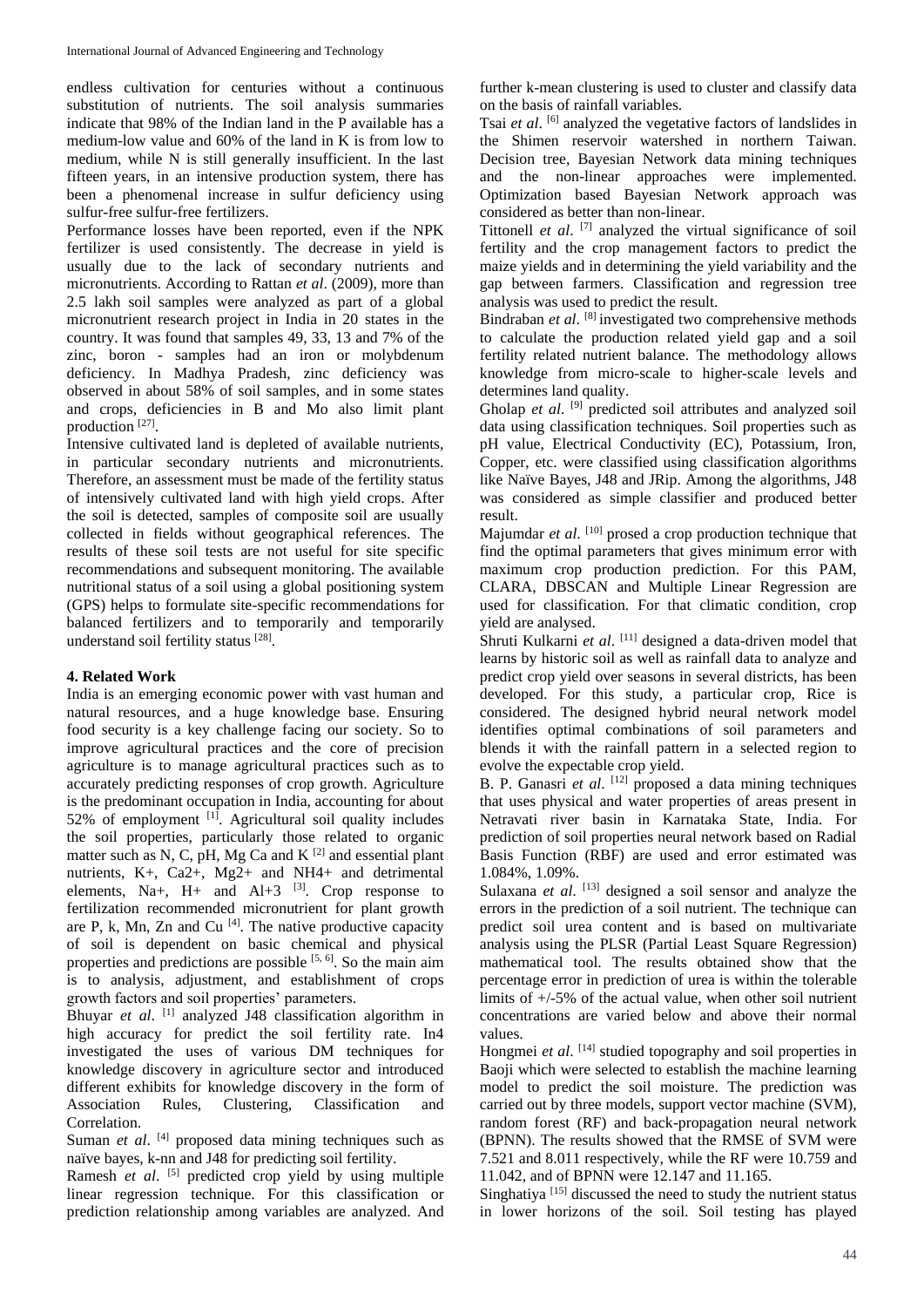historical role in evaluating soil fertility maintenance and in sustainable agriculture. Soil testing shall also play its crucial role in precision agriculture. At present there is a need to develop basic inventory as per soil test basis and necessary information has to be built into the system for translating the results of soil test to achieve the crop production goal in new era. To achieve this goal artificial intelligence approach is used for predicting the soil properties. In this paper for analysing these properties support vector regression (SVR), ensembled regression (ER) and neural network (NN) are used. The performance is evaluated with respect to MSE and RMSE and it is observed that ER outperforms better with respect to SVR and NN.

### **5. Machine learning models**

Machine learning is to learn the inherent regularity information in the data through the computer, gain new experience and knowledge, in order to improve the intelligence of the computer, so that the computer can make decisions like humans, the commonly used machine learning algorithms are decision tree, random forest, neural network, support vector machine, etc.

## *A. BP Neural Network*

Artificial neural network technology is a mathematical model of distributed parallel information processing algorithms established by simulating the neural network behavior characteristics of the human brain. The BP neural network was first proposed by a scientist led by Rumelhart and McClelland to train according to the error reverse propagation algorithm. The multi-layer feed-forward neural network doesn't need to determine the mathematical equation of the mapping relationship between input and output in advance, but only learns certain rules through its own training, and the result that is closest to the expected output value is given when the input value is given  $\left[2\right]$ . The basic idea of the BP neural network is: if the desired output is not propagated forward using the weighted threshold, the back propagation is repeated, the weights and thresholds of the nodes are iteratively modified, and the cost function is gradually reduced until the preset value is reached. It is generally required that the cost function be smaller than a relatively small positive number or iteration and no longer be reduced, but rather iteratively oscillated until the training of the BP network and the determination of the mapping relationship between the input and output are completed  $[4]$ . In short, adjusting the weights minimizes the total network error.

## *B. RF*

The random forest algorithm is a method proposed by Leo Breiman that uses multiple tree classifiers for classification and prediction. The random forest algorithm can be used to deal with problems such as regression, classification, clustering, and survival analysis; when used for classification or regression problems, its main idea was to resample by self-help method to generate a large number of tree regressors or classifiers. The basic principles of the random forest regression algorithm are: (1) Using the bootstrap method to select "n" sample training sets randomly from the original sample to form "n" decision trees (ntrees), each sample not being drawn out-of-bag (OOB) as a random forest test sample; (2) From the explanatory variables, extract the "m" explanatory variables

that are most effective for partitioning the data, and determine the value according to the minimum prediction error principle of the bag. (3) Integrate the generated multiple regression trees into a random forest, and select the average of all the prediction values of the decision tree as the final result.

# *C. SVM*

Support Vector Machine (SVM) is a kind of machine learning method that Vapnik *et al*. proposed in the 1990s and has a strict mathematical derivation and a solid theoretical foundation. Because of its unique advantages in computer image processing [5], nonlinear modeling and prediction, and optimization control, is considered as a new research attention following neural network learning [11]. Support Vector Regression (SVR) is a statistical learningbased VC dimension theory and structural risk minimization principle, it acquires the best learning model from the existing sample information. The core idea is to obtain the complicated nonlinear mapping relationship between the dependent variable and the independent variable learning through the sample information, is based on Mercer's kernel expansion theorem, the low-dimensional sample space is mapped to a high-dimensional and even infinitedimensional feature space through the nonlinear mapping to make it in the feature space, which can be used to solve the problems of high regression in low-dimensional sample spaces [15].

### **6. Conclusion**

This paper focuses on analysis of the key properties of soil, such as organic matter, plant nutrients, micronutrients that influence crop growth and identify the appropriate percentage ratio between these crops. properties that use supervised. Although these parameters can be measured directly, their measurement is difficult and expensive. The machine learning algorithms are trained on the basis of nutritional scale of different soil samples and predict the future crop production for future.

In conclusion, the result of this study showed that training is very important in increasing the model accuracy of one region and result in the form of a guide to recognizing soil properties relevant to plant growth and protection.

The present dataset gives the fertility status only in surface horizon (0-15 cm). Further there is a need to study the nutrient status in lower horizons of the soil. Soil testing has played historical role in evaluating soil fertility maintenance and in sustainable agriculture. Soil testing shall also play its crucial role in precision agriculture. At present there is a need to develop basic inventory as per soil test basis and necessary information has to be built into the system for translating the results of soil test to achieve the crop production goal in new era.

#### **7. References**

- 1. Bhuyar V. Comparative analysis of classification techniques on soil data to predict fertility rate for Aurangabad District. International Journal of Emerging Trends and Technology in Computer Science. 2014; 3(2):200-3.
- 2. Shivnath Ghosh SS. A Review on Soil Property Detection using Machine Learning Approach", International Journal Online of Science. 2018; 4:8. Retrieved from http://ijoscience.com/ojsscience/index.